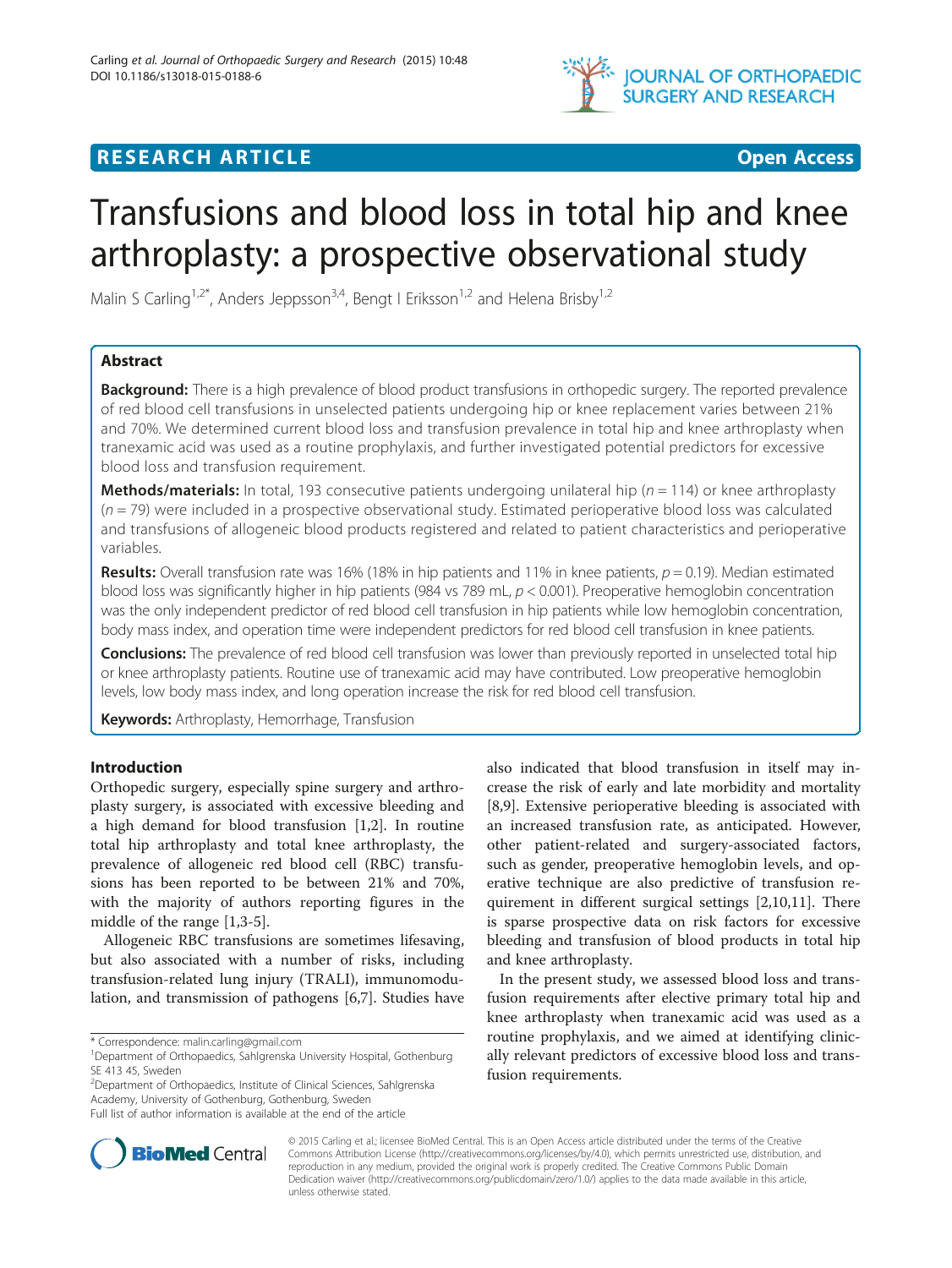# Materials and methods

#### Study design

Patients with osteoarthritis undergoing total hip or knee arthroplasty were included in a prospective observational study where transfusions and blood loss were registered and related to perioperative characteristics.

#### Patients and settings

A total of 193 consecutive patients (mean age  $67 \pm 11$  years, 49% women), with the diagnosis osteoarthritis undergoing unilateral primary hip ( $n = 114$ ) or knee ( $n = 79$ ) arthroplasty at two centers (Sahlgrenska University Hospital and Kungälv Hospital), were included in the study between October 2009 and January 2011. Exclusion criteria were known liver disease or coagulation disorder.

## Ethics, consent, and permissions

The Regional Ethical Review Board in Gothenburg approved the study (date of approval 11 September 2009, reference number 072–08). All patients gave informed written consent before inclusion in the study.

#### Clinical management

Spinal anesthesia was used in 160 (83%) of the patients (95 hip, 65 knee) and general anesthesia in the remaining patients. Dabigatran was used as thrombosis prophylaxis in 179 patients (104 hip, 75 knee) while 14 patients received low molecular weight heparin (LMWH) (15 hip, 4 knee). The first dose of dabigatran was administered 1–4 h after surgery while the first dose of LMWH was administered in the evening before surgery. All patients received tranexamic acid (Cyklokapron®; Pfizer, Sollentuna, Sweden), 10 mg/kg body weight; for hip patients, one dose after start of anesthesia and one dose 3 h later; for knee patients, one dose 10–15 min before release of the tourniquet and one dose 3 h later, according to the local routine.

All patients in the knee group received cemented prostheses and they were operated with a tourniquet. In the hip group, 55 patients received cemented prostheses, 25 received uncemented prostheses, 9 received hybrid arthroplasties (uncemented acetabular component and cemented femoral component), and 10 received reverse hybrid arthroplasty (cemented acetabular component and uncemented femoral component). None of the knee or hip patients had wound drainage postoperatively.

The following baseline variables were recorded: age; gender; BMI; medication prior to surgery, including the use of acetylsalicylic acid (ASA), nonsteroidal antiinflammatory drugs (NSAIDs), or selective serotonin receptor inhibitors (SSRIs); type of surgery; and thrombosis prophylaxis. Patients on ASA or NSAIDs were urged to discontinue these medications 3 days before surgery. Medication with potent platelet inhibitors, such as clopidogrel, were stopped at least 1 week before surgery. Blood samples from a peripheral vein for hemoglobin (Hb), platelet count, activated partial thromboplastin time (aPTT), and prothrombin time (PT) analyses were obtained <24 h before surgery. Hemoglobin level was also measured 24–48 h postoperatively in order to calculate blood loss.

The following perioperative variables were recorded: duration of operation, bleeding during surgery (intraoperatively), transfusion requirements intraoperatively, and postoperatively until discharge or until reoperation and autologous transfusion of wound blood after cell saver processing. Intraoperative bleeding was calculated from blood retrieved from wound suction plus the estimated amount of blood in the swabs.

# Analyses

Whole blood samples for determination of Hb and platelet count analyses were collected in K2 EDTA plastic tubes (1.8 g/L EDTA; BD Vacutainer, Plymouth, UK). For PT and APTT analyses, blood samples were collected in citrated plastic tubes (2.7 mL 0.129 mmol/L sodium citrate; BD Vacutainer, Plymouth, UK). Hb, platelet count, aPTT, and PT were analyzed with clinical standard methods at the accredited local hospital laboratories. PT is reported as the international normalized ratio (INR); reference value: <1.2. The reference value for APTT is 30–42 s.

#### Definitions and formulae

Estimated blood loss (EBL) was calculated based on the drop in Hb between the preoperative measurements and the measurements 24–48 h postoperatively according to a formula developed by Brecher [\[12\]](#page-5-0). Only intraoperative transfusions are included in the calculation since none of the patients received postoperative transfusion in the interval between end of surgery and before the blood sample taken 24–48 h postoperatively for Hb determination. The formula used was as follows: EBL = (("estimated blood volume (EBV)" × "hematocrit preoperatively" −  $EBV \times$  "hematocrit postoperatively") + ("intraoperative RBC transfusion"  $\times$  200 + "intraoperative Cellsaver transfusion"  $\times$  0.55)) / 0.35 [\[12\]](#page-5-0).

For EBV, the formula is as follows: EBV =  $(0.0235 \times$ height in cm^0.42246  $\times$  weight in kg^0.51456)  $\times$  k, where  $k = 2,430$  for women and 2,530 for men. Patients in the upper 75th percentile of EBL/kg in the hip and knee group, respectively, were defined as excessive bleeders while all other patients were considered to be nonexcessive bleeders.

The study population was also divided into a transfusion group with those patients who received allogeneic RBC transfusions until discharge from hospital and a notransfusion group with the patients who did not receive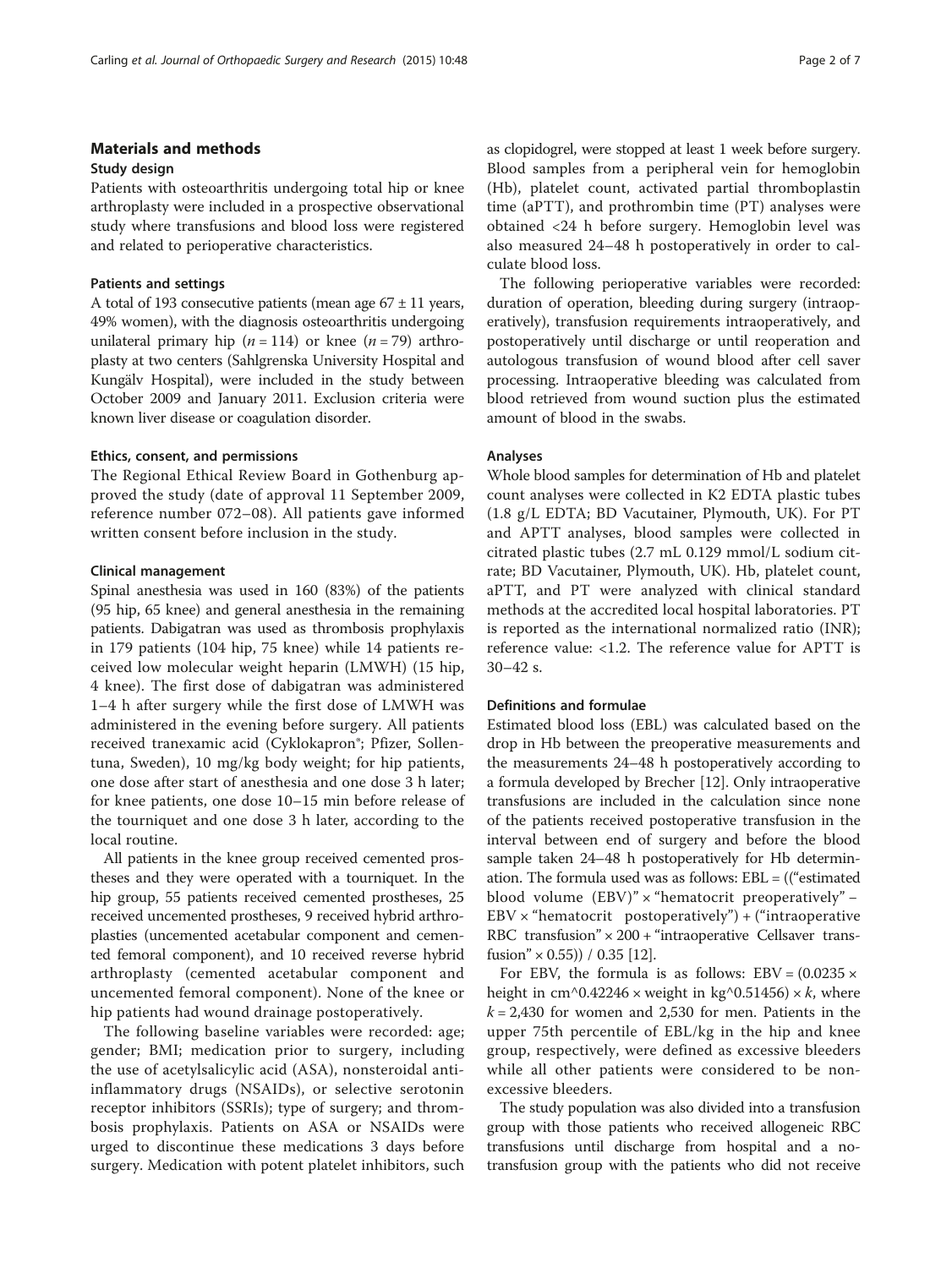any allogeneic RBC transfusion. No pre-specified transfusion criteria were used during the study period, i.e., transfusions were prescribed at the discretion of the attending physician.

# **Statistics**

Continuous variables were compared with Student t-test or Mann-Whitney *U* test, and categorical variables were compared with Chi-square test. In the statistical analysis, PT was considered a continuous variable. Statistical significance was defined as a  $p$  value of <0.05. Statistical models for identification of predictors of blood loss and transfusion were made with logistic regression analysis. For multiple regression analysis, stepwise logistic regression analysis was used. The following variables were included in the analysis: age; gender; BMI; use of NSAIDs, ASA, or SSRI before surgery; type of anesthesia; operation time; and preoperative Hb, platelet count, PT, and aPTT. For analyses of RBC transfusions, weight was also included. For statistical calculations, IBM SPSS 20.0 software was used.

# Results

## General

All patients survived the perioperative period, and there were no major complications except one hip patient that was re-operated because of inappropriate stem placement, and one knee patient was re-operated because of early, deep infection. There were no significant differences in any of the registered parameters between the two study hospitals. Patients in the knee group had a significantly higher BMI than patients in the hip group  $(p < 0.001)$ . Operation time was significantly longer for the hip group than for the knee group ( $p = 0.004$ ). For patient characteristics and perioperative variables (Table 1).

#### Bleeding and estimated blood loss

Observed median intraoperative bleeding for hip patients was 450 mL (range 150–3,000) and for knee patients 0 mL (range 0–600). The median EBL was 984 and 789 mL for hip and knee patients, respectively. There was a significant difference between observed perioperative bleeding and EBL for both hip and knee patients (Figure [1](#page-3-0)). There was a significant difference in median EBL  $(p = 0.001)$  and EBL/ kg ( $p < 0.001$ ) between the hip group and the knee group (Table 1).

In hip patients, a univariate logistic regression analysis showed that female gender, low BMI, and long operation time were associated with EBL/kg > 75th percentile (>17.1 mL/kg) (Table [2\)](#page-3-0). In the multiple regression analysis, female gender (odds ratio (OR) 3.91 (95% confidence interval  $1.41-10.88$ ) per kg,  $p = 0.009$ ), low BMI (OR 0.82 (0.71–0.94) per unit,  $p = 0.005$ ), and long

|                                     | Hip<br>arthroplasty  | Knee<br>arthroplasty | p value        |
|-------------------------------------|----------------------|----------------------|----------------|
|                                     | $n = 114$            | $n = 79$             | (hip vs. knee) |
| Male gender                         | 62 (54%)             | 32 (41%)             | 0.058          |
| Preop medication                    |                      |                      |                |
| <b>NSAID</b>                        | 30 (26%)             | 16 (20%)             | 0.33           |
| <b>Acetylsalicylic</b><br>acid      | 18 (16%)             | 18 (23%)             | 0.22           |
| <b>SSRI</b>                         | 10 (9%)              | $9(11\%)$            | 0.55           |
| Thromboprophylaxis                  |                      |                      |                |
| Dabigatran                          | 104 (91%)            | 75 (95%)             | 0.33           |
| <b>LMWH</b>                         | 10 (9%)              | 4 (5%)               |                |
| Anesthesia                          |                      |                      |                |
| Spinal                              | 95 (83%)             | 65 (82%)             | 0.85           |
| General                             | 19 (17%)             | 14 (18%)             |                |
| BMI ( $kg/m2$ )                     | $27 \pm 4.1$ (17-40) | $30 \pm 4.5$ (22-49) | < 0.001        |
| Age (years)                         | $66 \pm 12$          | $69 + 10$            | 0.086          |
| Hemoglobin (g/L)                    | $136 \pm 13$         | $133 \pm 12$         | 0.24           |
| Platelet count (10 <sup>9</sup> /L) | $283 \pm 65$         | $280 \pm 72$         | 0.81           |
| PT (INR)                            | $1.0 \pm 0.1$        | $1.0 \pm 0.1$        | 0.77           |
| aPTT (s)                            | $34 \pm 3.8$         | $33 \pm 3.3$         | 0.57           |
| <b>Operation time</b><br>(min)      | $125 \pm 28$         | $113 \pm 28$         | 0.004          |
| <b>RBC</b> transfusion              | 21 (18%)             | $9(11\%)$            | 0.18           |
| <b>RBC</b> transfusion<br>(units)   | $0(0-4)$             | $0(0-3)$             | 0.22           |
| EBL (mL)                            | 984 (0-4571)         | 789 (0-1927)         | 0.001          |
| EBL/kg (mL/kg)                      | $12(0-33)$           | $9(0-23)$            | < 0.001        |
| Cellsaver (mL)                      | $0(0-1200)$          | 0                    | 0.007          |

Table 1 Patient characteristics

Abbreviations: aPTT activated partial thromboplastin time, BMI body mass index, EBL estimated blood loss, LMWH low molecular weight heparin, NSAID nonsteroidal anti-inflammatory drugs, PT prothrombine time, RBC transfusion red blood cell transfusion, SSRI selective seretonine receptor inhibitor. Mean and standard deviation, median and range, or number and percentage.

operation time (OR 1.03 (1.01–1.05) per min,  $p = 0.04$ ) increased the risk of excessive blood loss.

In knee patients, low BMI and high preoperative Hb were univariately associated with EBL/kg > 75th percentile (>12.7 mL/kg) (Table [3\)](#page-4-0). In the multiple regression analysis, low BMI (OR 0.77 (0.64–0.93) per unit,  $p = 0.006$ ) and high preoperative Hb (OR 1.11 (1.04–1.17) per g/L,  $p = 0.001$ ) increased the risk of excessive bleeding.

#### Transfusions

Ten patients, all in the hip group, received intraoperative re-transfusion of cell saver processed wound blood. The median re-transfused volume was 300 mL (range 150– 1,200 mL). None of these patients received allogeneic RBC transfusion.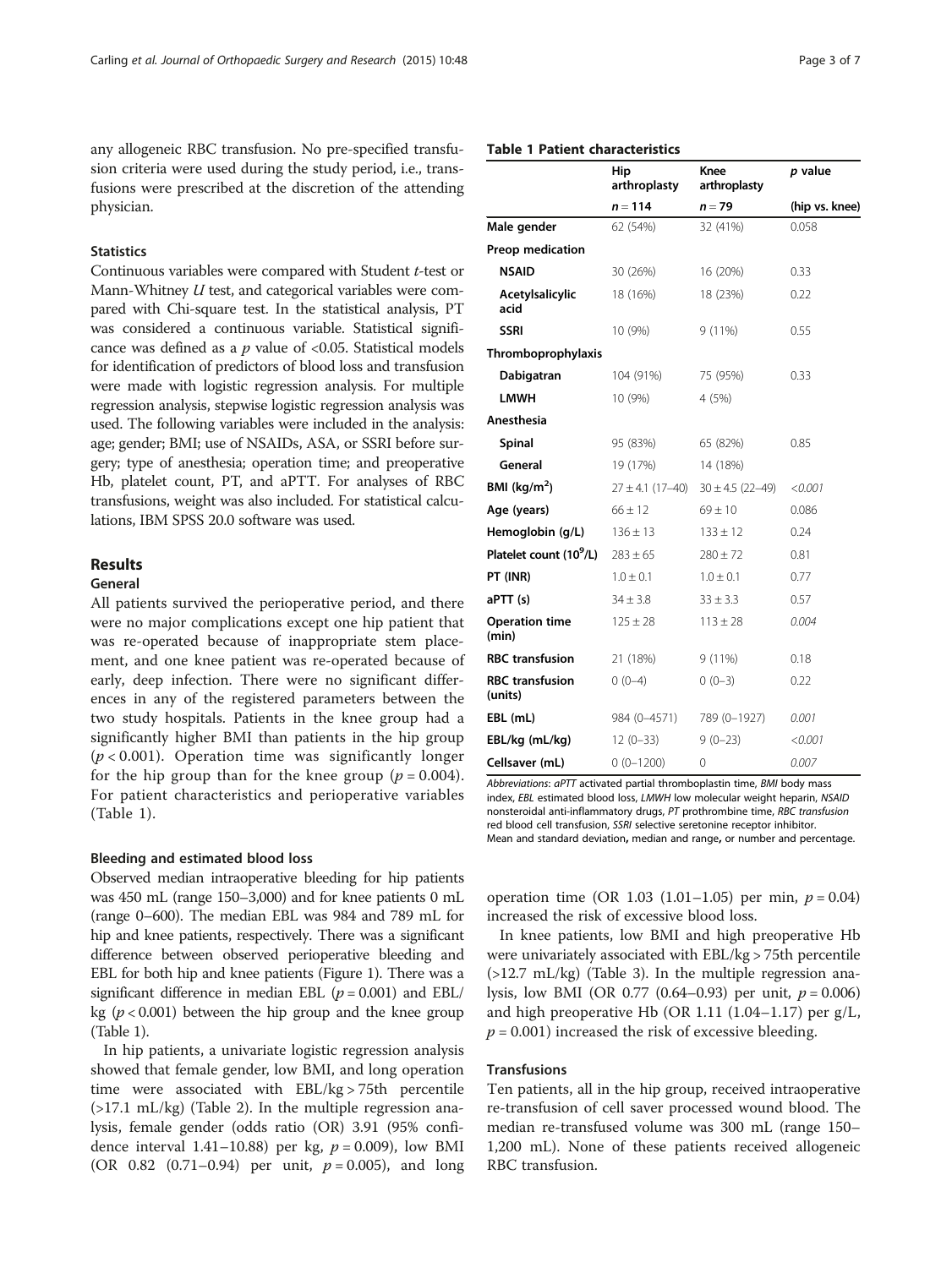In total, 30 patients (16%) received allogeneic blood transfusions during their hospital stay, 21 in the hip group and 9 in the knee group. There was no statistically significant difference in transfusion prevalence between the hip group and the knee group (18% vs. 11%,  $p = 0.19$ ). One patient received transfusion with fresh frozen plasma intraoperatively. Thirteen patients, all in the hip group, received allogeneic RBC transfusion intraoperatively, while none of the knee patients received intraoperative transfusion. Eighteen patients received allogeneic RBC transfusion more than 24 h postoperatively, 8 in the hip group and 10 in the knee group. One patient in the hip group received both intraoperative and postoperative allogeneic RBC transfusion.

In hip patients, low preoperative Hb, high age, female gender, and large EBL/kg were univariately associated with perioperative allogeneic RBC transfusion (Table 2). In multiple regression analyses, preoperative Hb was the only factor significantly predictive of allogeneic RBC transfusion (OR 0.87 (0.82–0.93) per g/L,  $p < 0.001$ ).

In knee patients, low preoperative Hb, low BMI, long aPTT, and long operation time were univariately associated with allogeneic RBC transfusion (Table [3](#page-4-0)). In multiple regression analysis, low BMI (OR 0.71 (0.51–0.98) per unit,  $p = 0.034$ ), low preoperative Hb (OR 0.71)  $(0.51-0.98)$  per g/L,  $p = 0.015$ ), and long operation time (OR 1.04  $(1.00-1.07)$  per minute,  $p = 0.036$ ), increased the risk of RBC transfusion.

## **Discussion**

The main findings in the present study were as follows: (1) The rate of transfusion (16%) was lower than previously reported in unselected patients undergoing total primary hip and knee arthroplasty. (2) The lower transfusion rate was not accompanied with any indications of increased complication rate. (3) Preoperative hemoglobin concentration, body mass index, and operating time were

|  |  |  |  |  | Table 2 Univariate risk factor analysis in total hip arthroplasty patients for excessive bleeding and transfusions |
|--|--|--|--|--|--------------------------------------------------------------------------------------------------------------------|
|  |  |  |  |  |                                                                                                                    |

|                                     | Excessive bleeding (EBL/kg >17.1 mL/kg) |                |         | <b>Allogeneic RBC transfusion</b> |                |         |
|-------------------------------------|-----------------------------------------|----------------|---------|-----------------------------------|----------------|---------|
|                                     | <b>OR</b>                               | 95% CI         | p value | <b>OR</b>                         | 95% CI         | p value |
| Age (years)                         | 1.00                                    | $0.99 - 1.07$  | 0.11    | 1.05                              | $1.01 - 1.10$  | 0.022   |
| Sex (F)                             | 3.39                                    | $1.37 - 8.38$  | 0.008   | 7.04                              | $2.19 - 22.63$ | 0.001   |
| BMI $(kg/m^2)$                      | 0.83                                    | $0.73 - 0.95$  | 0.006   | 0.90                              | $0.79 - 1.03$  | 0.13    |
| Weight (kg)                         | 0.92                                    | $0.89 - 0.96$  | < 0.001 | 0.94                              | $0.91 - 0.98$  | 0.003   |
| NSAID (No)                          | 1.42                                    | $0.51 - 3.93$  | 0.50    | 0.66                              | $0.24 - 1.83$  | 0.42    |
| ASA (No)                            | 1.17                                    | $0.35 - 3.89$  | 0.80    | 0.75                              | $0.22 - 2.57$  | 0.65    |
| SSRI (No)                           | 0.45                                    | $0.12 - 1.73$  | 0.24    | 0.29                              | $0.08 - 1.15$  | 0.079   |
| Hemoglobin (g/L)                    | 0.97                                    | $0.94 - 1.01$  | 0.12    | 0.87                              | $0.82 - 0.93$  | < 0.001 |
| Platelet count (10 <sup>9</sup> /L) | 1.01                                    | $1.00 - 1.01$  | 0.17    | 1.00                              | $1.00 - 1.01$  | 0.52    |
| PT (INR)                            | 0.76                                    | $0.001 - 70.9$ | 0.90    | 0.03                              | $0.00 - 7.71$  | 0.21    |
| aPTT (s)                            | 1.01                                    | $0.90 - 1.13$  | 0.87    | 1.05                              | $0.93 - 1.17$  | 0.45    |
| <b>Operation time (minutes)</b>     | 1.02                                    | $1.00 - 1.04$  | 0.017   | 1.02                              | $1.00 - 1.03$  | 0.065   |
| Anesthesia (spinal)                 | 0.89                                    | $0.29 - 2.75$  | 0.85    | 0.82                              | $0.24 - 2.77$  | 0.75    |
| EBL/kg                              |                                         | n.a.           |         | 1.17                              | $1.09 - 1.26$  | < 0.001 |

Abbreviations: aPTT activated partial thromboplastin time, BMI body mass index, EBL estimated blood loss, LMWH low molecular weight heparin, NSAID nonsteroidal anti-inflammatory drugs, PT prothrombine time, RBC transfusion red blood cell transfusion, SSRI selective seretonine receptor inhibitor.

<span id="page-3-0"></span>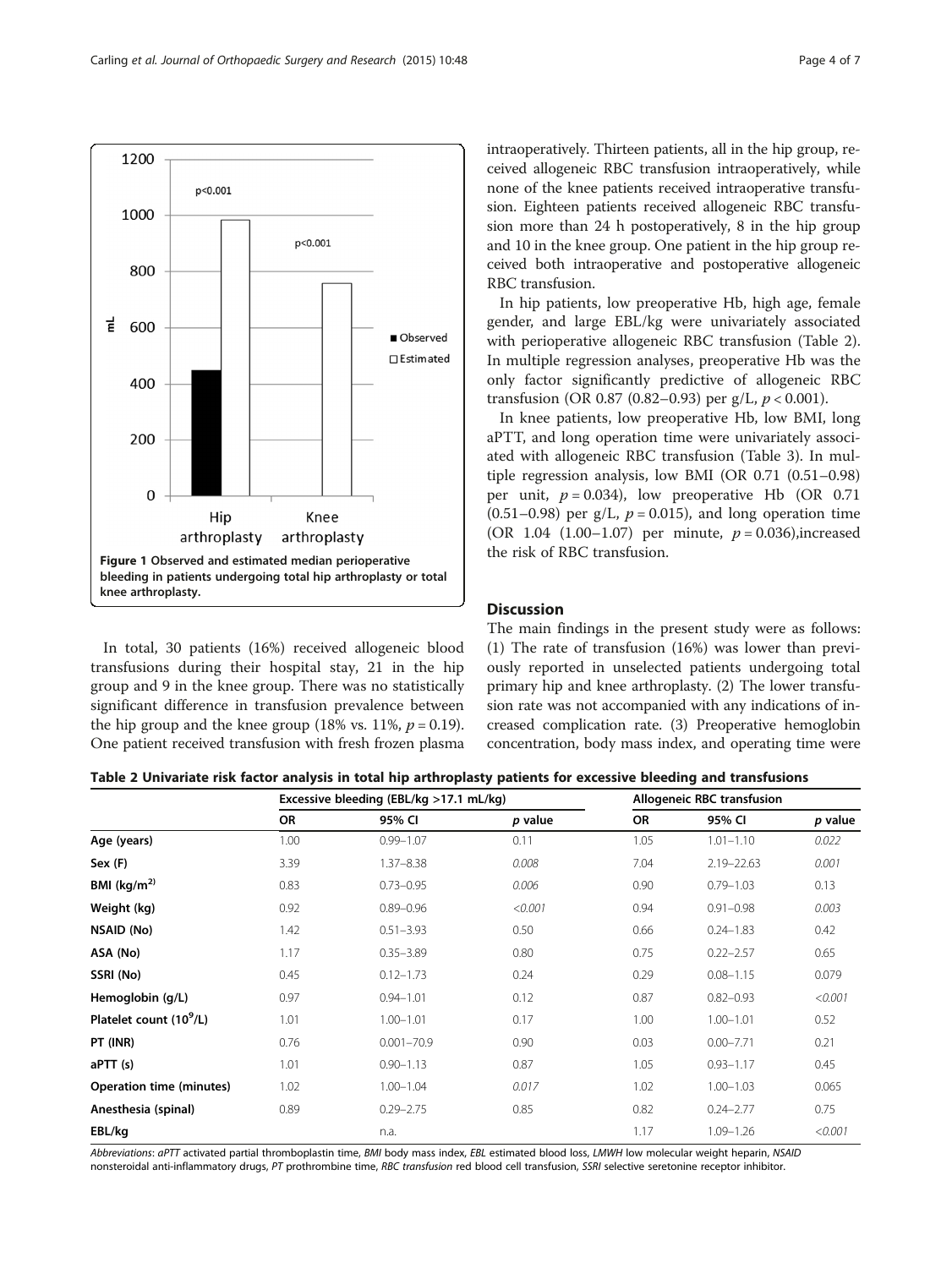|                                     | Excessive bleeding (EBL/kg >12.7 mL/kg) |                |           | <b>Allogeneic RBC transfusion</b> |                |         |  |
|-------------------------------------|-----------------------------------------|----------------|-----------|-----------------------------------|----------------|---------|--|
|                                     | OR                                      | 95% CI         | $p$ value | OR                                | 95% CI         | p value |  |
| Age (years)                         | 1.02                                    | $0.97 - 1.08$  | 0.45      | 0.99                              | $0.92 - 1.06$  | 0.79    |  |
| Sex (F)                             | 0.69                                    | $0.24 - 1.95$  | 0.49      | 0.29                              | $0.068 - 1.28$ | 0.10    |  |
| BMI $(kq/m2)$                       | 0.81                                    | $0.69 - 0.95$  | 0.010     | 0.78                              | $0.62 - 0.98$  | 0.034   |  |
| Weight (kg)                         | 0.96                                    | $0.92 - 1.0$   | 0.046     | 0.97                              | $0.92 - 1.02$  | 0.26    |  |
| NSAID (No)                          | 0.94                                    | $0.26 - 3.34$  | 0.92      | 0.88                              | $0.16 - 4.68$  | 0.88    |  |
| ASA (No)                            | 1.14                                    | $0.32 - 4.0$   | 0.84      | 2.57                              | $0.3 - 22.02$  | 0.39    |  |
| SSRI (No)                           | 1.12                                    | $0.21 - 5.93$  | 0.89      | 1.03                              | $0.11 - 9.37$  | 0.98    |  |
| Hemoglobin (g/L)                    | 1.09                                    | $1.03 - 1.16$  | 0.001     | 0.91                              | $0.84 - 0.97$  | 0.007   |  |
| Platelet count (10 <sup>9</sup> /L) | 1.0                                     | $0.99 - 1.01$  | 0.56      | 1.001                             | $0.99 - 1.01$  | 0.88    |  |
| PT (INR)                            | 0.001                                   | $0.00 - 1.03$  | 0.051     | 0.036                             | $0 - 220.4$    | 0.46    |  |
| aPTT (s)                            | 0.91                                    | $0.78 - 1.07$  | 0.26      | 1.34                              | $1.03 - 1.74$  | 0.028   |  |
| Operation time (minutes)            | 1.00                                    | $0.98 - 1.02$  | 0.87      | 1.03                              | $1.00 - 1.06$  | 0.034   |  |
| Anesthesia (spinal)                 | 2.12                                    | $0.43 - 10.48$ | 0.35      | 0.72                              | $0.13 - 3.92$  | 0.71    |  |
| EBL/kg                              |                                         | n.a.           |           | 1.020                             | $0.88 - 1.18$  | 0.795   |  |

<span id="page-4-0"></span>Table 3 Univariate risk factor analysis in total knee arthroplasty patients for excessive bleeding and transfusions

Abbreviations: aPTT activated partial thromboplastin time, ASA acetyl salicylic acid, BMI body mass index, EBL estimated blood loss, LMWH low molecular weight heparin, NSAID nonsteroidal anti-inflammatory drugs, PT prothrombine time, RBC transfusion red blood cell transfusion, SSRI selective seretonine receptor inhibitor.

the most important risk factors for excessive blood loss and transfusion.

In the present study, the perioperative estimated blood loss volume was greater for hip arthroplasty patients than for knee arthroplasty patients (Table [2](#page-3-0)), which contrasts with the results of a previous study [\[13](#page-5-0)]. However, the difference was limited (median difference 195 mL, or 3.1 mL/kg) and may not be clinically relevant. The results also show that even though knee arthroplasty is performed with a tourniquet and the intraoperative bleeding is minimal, the patients have a significant amount of perioperative blood loss. Median EBL in knee patients was 790 mL (range 0–1,927) in the present study, and even though this is an estimated volume, it reflects a blood loss that may affect the patients. Hidden blood loss after knee arthroplasty with a tourniquet is a known concern, and several studies have shown that there is no difference in total perioperative bleeding after knee arthroplasty with or without a tourniquet [\[14](#page-5-0)[,15](#page-6-0)]. In the hip patients, in the present study, also a relatively large hidden blood loss was calculated and may also be a concern. This is in accordance with the findings in a study by Liu et al. [[16\]](#page-6-0).

Low BMI was associated with an increased risk of excessive blood loss. This is in accordance with findings from heart surgery, where low BMI has been shown to be a risk for reoperation because of excessive bleeding [[17\]](#page-6-0). For hip and knee arthroplasty, the results vary in different studies. In studies by Prasad et al. and Hrnack et al., BMI was not found to be associated with blood loss in neither hip nor knee patients [\[18,19\]](#page-6-0). For hip arthroplasty patients, Bowditch et al. reported an increased risk of bleeding in obese patients [\[20](#page-6-0)]. The contrasting findings in different studies regarding the association between BMI and bleeding may be at least partially explained by the fact that some studies have used bleeding volume per se and others have used bleeding per kg in the calculations. The finding of increased risk of bleeding with longer operation time may be a direct effect of time, if a relatively constant amount of bleeding per time unit can be expected. However, it may also be the other way around; a higher degree of intraoperative bleeding may extend the surgical time. With the present data, we cannot distinguish between these mechanisms.

In contrast to the blood loss results, there was no statistically significant difference in transfusion requirements between hip and knee patients ( $p = 0.19$ ). However, there was a numerical difference with higher transfusion requirements in hip patients (18% vs. 11%), and the possibility of statistical type-II error cannot be excluded. The total RBC transfusion requirements for unselected hip and knee arthroplasty patients was 16%, 30 patients out of 194, which is markedly lower than in most previous publications [[2,4](#page-5-0)[,21](#page-6-0)-[23](#page-6-0)]. Borghi et al. reported allogeneic RBC transfusion requirements of only 10% for total hip and knee arthroplasty patients [\[24\]](#page-6-0). However, that study and other studies reporting low transfusion rates have been focused studies, investigating the use of a new transfusion protocol [[25,26\]](#page-6-0) or the use of autologous transfusion programs [\[27\]](#page-6-0). It is difficult to compare studies since, besides differences in study design and study populations, some investigators only included postoperative transfusions but not intraoperative ones in their analysis. In the present study, we report the total number of perioperative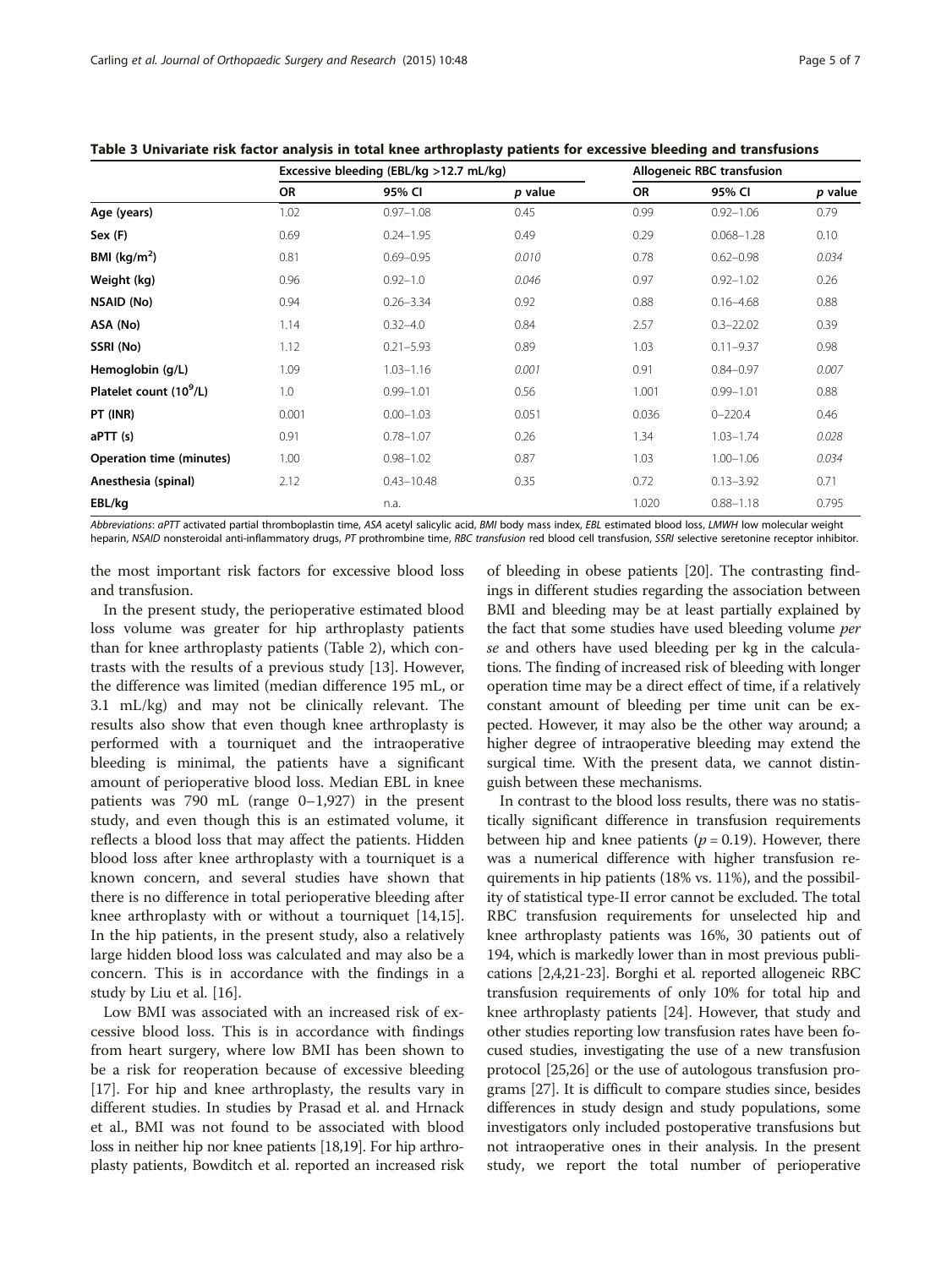<span id="page-5-0"></span>transfusion. No specific transfusion protocol or transfusion triggers were used, and a large number of physicians were involved in the care of these patients.

In accordance to previous studies [2[,28](#page-6-0)-[30\]](#page-6-0), we found that a low preoperative Hb was a significant risk factor for receiving allogeneic RBC transfusions. This is not surprising, since a low Hb is a known transfusion trigger. Studies on anemic patients undergoing major orthopedic surgery have shown that optimizing the patients' Hb preoperatively with erythropoietin and iron treatment may reduce transfusion rates [[31\]](#page-6-0).

A number of different measures can be taken to minimize the need for allogeneic transfusions, including transfusions of predonated autologous blood, cell salvage systems, and administration of pro-haemostatic drugs. It has been demonstrated that predonated autologous blood transfusions are cost-effective and reduce allogeneic blood transfusions in selected patient groups [\[32](#page-6-0)]. The use of autotransfusion, or cell salvage, reduces the number of intraoperative allogeneic RBC transfusions [[33\]](#page-6-0). This was also noted in the present study where none of the ten hip patients who received autotransfusion of cell-salvaged blood did require transfusion of allogeneic blood. The introduction of new transfusion protocols and policies may also affect the rates of transfusion [[34](#page-6-0)].

Tranexamic acid is commonly used in hip and knee arthroplasty surgery in Sweden. The use of tranexamic acid and other anti-fibrinolytic substances is well-studied and known to significantly decrease the number of transfusions in cardiac and orthopedic surgery [\[35\]](#page-6-0). Our study population received tranexamic acid according to hospital guidelines, and this may have contributed to low bleeding volumes and low transfusion rates.

One limitation of the present study was the restricted number of patients included, which did not allow further subgroup analysis. The lack of a specific transfusion protocol or transfusion triggers as well as the involvement of a large number of physicians involved in the care of these patients could also possibly have influenced the results. However, one of the strengths of this study is that the investigation was performed in consecutive patients in an everyday clinical setting without selection bias.

## Conclusions

This study showed that an unselected group of patients undergoing elective primary total hip or knee arthroplasty in an everyday clinical setting had a lower risk of receiving a blood transfusion as compared to many reports in the literature. Predictors for receiving allogeneic transfusion were a low preoperative Hb and a low BMI. With increased awareness in the organization and structured transfusion programs, the transfusion rate may be possible to reduce further.

#### Competing interests

The authors declare that they have no competing interests.

#### Authors' contributions

MSC, HB, and AJ designed the study. MSC recruited patients, analyzed the data, and wrote the first draft of the manuscript. HB, BIE, and AJ participated in data analysis and interpretation and revision of the manuscript. All authors have approved the final version of the paper.

#### Acknowledgements

The study was supported by grants from the Health & Medical Care Committee of the Regional Executive Board, Region Västra Götaland and research grant under the ALF agreement, Västra Götaland to HB and from Gothenburg Medical Society to MSC. The sponsors of the study had no influence on the analysis and interpretation of data, on the writing of the report, or on the decision to submit the paper for publication.

#### Author details

<sup>1</sup>Department of Orthopaedics, Sahlgrenska University Hospital, Gothenburg SE 413 45, Sweden. <sup>2</sup>Department of Orthopaedics, Institute of Clinical Sciences, Sahlgrenska Academy, University of Gothenburg, Gothenburg, Sweden. <sup>3</sup> Department of Cardiothoracic Surgery, Sahlgrenska University Hospital, Gothenburg, Sweden. <sup>4</sup>Department of Molecular and Clinical Medicine, Institute of Medicine, Sahlgrenska Academy, University of Gothenburg, Gothenburg, Sweden.

# Received: 28 December 2014 Accepted: 16 March 2015

#### References

- 1. Rosencher N, Kerkkamp HE, Macheras G, Munuera LM, Menichella G, Barton DM, et al. Orthopedic Surgery Transfusion Hemoglobin European Overview (OSTHEO) study: blood management in elective knee and hip arthroplasty in Europe. Transfusion. 2003;43:459–69.
- 2. Vuille-Lessard É, Boudreault D, Girard F, Ruel M, Chagnon M, Hardy J-F. Red blood cell transfusion practice in elective orthopedic surgery: a multicenter cohort study. Transfusion. 2010;50:2117–24.
- 3. Stanworth SJ, Cockburn HAC, Boralessa H, Contreras M. Which groups of patients are transfused? A study of red cell usage in London and southeast England. Vox Sang. 2002;83:352–7.
- 4. Jans O, Kehlet H, Hussain Z, Johansson PI. Transfusion practice in hip arthroplasty - a nationwide study. Vox Sang. 2011;100:374–80.
- 5. Browne JA, Adib F, Brown TE, Novicoff WM. Transfusion rates are increasing following total hip arthroplasty: risk factors and outcomes. J Arthroplasty. 2013;28 Suppl 8:34–7.
- 6. Spiess BD. Transfusion of blood products affects outcome in cardiac surgery. Semin Cardiothor Vasc Anesth. 2004;8:267–81.
- 7. Rawn J. The silent risks of blood transfusion. Curr Opin Anaesth. 2008;21:664–8.
- 8. Surgenor SD, Kramer RS, Olmstead EM, Ross CS, Sellke FW, Likosky DS, et al. The association of perioperative red blood cell transfusions and decreased long-term survival after cardiac surgery. Anesth Analg. 2009;108:1741–6.
- 9. Koch CG, Li L, Duncan AI, Mihaljevic T, Cosgrove DM, Loop FD, et al. Morbidity and mortality risk associated with red blood cell and blood-component transfusion in isolated coronary artery bypass grafting. Crit Care Med. 2006;34:1608–16.
- 10. Perisanidis C, Mittlböck M, Dettke M, Schopper C, Schoppmann A, Kostakis GC, et al. Identifying risk factors for allogenic blood transfusion in oral and oropharyngeal cancer surgery with free flap reconstruction. J Oral Maxillofac Surg. 2013;71:798–804.
- 11. Park JH, Rasouli MR, Mortazavi SMJ, Tokarski AT, Maltenfort MG, Parvizi J. Predictors of perioperative blood loss in total joint arthroplasty. J Bone Joint Surg Am. 2013;95:1777–83.
- 12. Brecher ME, Monk T, Goodnough LT. A standardized method for calculating blood loss. Transfusion. 1997;37:1070–4.
- 13. Sehat KR, Evans RL, Newman JH. Hidden blood loss following hip and knee arthroplasty: correct management of blood loss should take hidden loss into account. J Bone Joint Surg (Br). 2004;86:561–5.
- 14. Ledin H, Aspenberg P, Good L. Tourniquet use in total knee replacement does not improve fixation, but appears to reduce final range of motion. Acta Orthop. 2012;83:499–503.